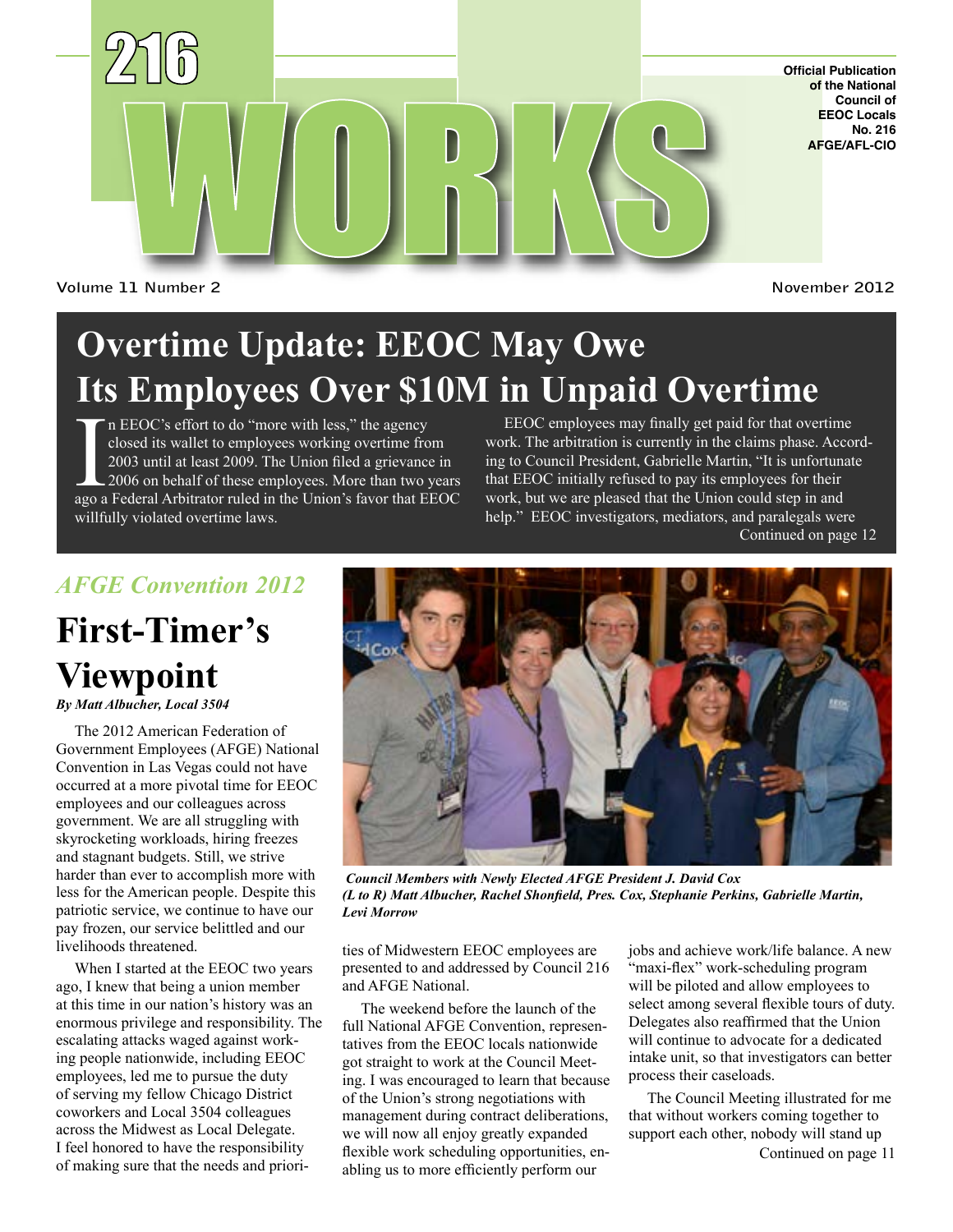### *AFGE Local 2667*

# **Experiences at the AFGE National Convention 2012**

#### **Patricia Floyd-Hicks** *President*

This year's AFGE National Convention 2012 was very exceptional for AFGE Local 2667. We received an award for our 20% increase in membership for our local, which is great. Local 2667 sent two Executive Board members as observers this year. The members were able to experience the union at work. They were able to observe the meeting of AFGE Council 216, the AFGE National Convention and the AFGE workshops to see how the Union votes on our AFGE National Constitution and Internal Policies. They learned something about the Legislative and Political Action activities that the Union is engaging in during the remainder of this year's election cycle. We also attended our AFGE District 14 meetings in the evenings. These members received information that will allow them to build Local 2667, that will make our Union more productive and will help keep our members informed about how legislative activities will affect our jobs. The members in attendance speak in their own words:

#### **Lisa Powell**  *Delegate*

My experience at the AFGE National Convention was exciting and as always, quite informative. I was able to network with the different local presidents and



*Lisa Powell, Delegate*

delegates to find out the strategies they use in keeping membership levels up. It was also exciting because this is an election year and the different speakers and videos used during the general sessions were awesome and inspiring. I was especially touched by the content of the speakers. I left the National Convention with a drive to go out in my neighborhood to hand out

voter registration packets and explain to the first time voters how important it is to vote since it is a privilege to be able to play a part in their future and the future of their children, grandchildren and those that follow.

#### **Tracey Currie** *Bargaining Representative*

I have been an AFGE Union member since starting with EEOC. I was very excited about attending the Convention this year; I had never been to one. The council meeting and convention gave me a close up look at what our officers do. It also gave me a new perspective of what the Union does for employees. The Union brings together employees and management with negotiations that will be agreeable to both parties. Through the Union, the officers make sure that everyone is carrying out their part.

I was able to sit in on a meeting with the National Council of EEOC Locals No. 216, as an observer. I was really impressed with President Gabrielle Martin, she runs a tight ship. She's really serious about Union issues and has a passion for what she does to help employees and management come to an amicable resolution. In the meeting I was able to see how issues were brought up and voted on. And before

an issue can be voted on in your favor, you really must do your research on the subject at hand. You must be knowledgeable to have full support from the other delegates. They come at you with questions, and you have to be quick on your toes with an answer.

After leaving the Convention, I have a better understanding of Unions. Unions help working people

stand up and be heard. Today's unions listen to members about their concerns, inform members about current issues, and let members know whether their public officials are helping or hurting us as a working class. Through unions, professionals are able to make their voices heard on the issues that matter most.

While attending the Convention, Labor-Web was in attendance. They provided Locals the opportunities to develop free websites. They provided the training for you to get started on creating and maintaining your website. Local 2667 jumped on this opportunity as another way of communicating with our members. Our page is still in the first stage, but I'm excited about getting it up and running.

### **Esther Mott** *Treasurer*

I enjoyed the conference. While sitting in as an observer with Gabrielle, I learned that she runs a tight ship; she answers all questions on point, if she didn't have the answer she told them she will get back with them.

I enjoyed the way the people that were running for national office had their displays. Over all the convention was very informative and enjoyable.



*Derrick Andersen, Local 3599, Tracie Currie and Esther Mott, Local 2667 attend training at the Council Meeting*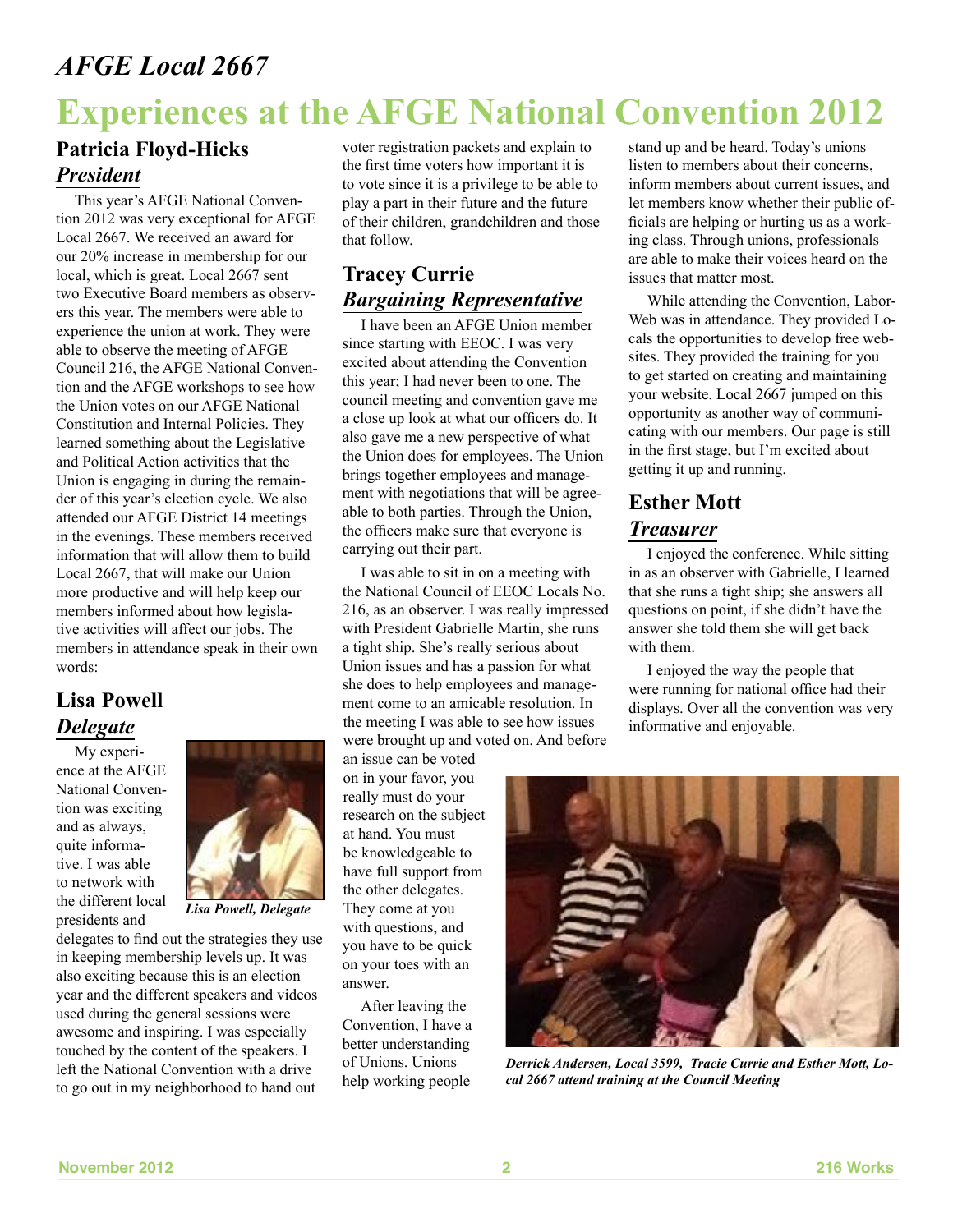### **Levi's Outlook: A NEW CBA IS ON THE WAY**

I recently concluded my last negotiations of the Collective Bargaining Agreement between the EEOC and the National Council of EEOC Locals No. 216. CBA negotiations are a monumental



*Levi Morrow, Chief Negotiator*

task. I have been involved in negotiating these contracts since the early days of EEOC. Initially, I was a member of the negotiations team, but later became the Council's Chief Negotiator. It has been an exciting and rewarding journey to improve working conditions for employees at the EEOC.

Being the Chief Negotiator is a daunting task. Research is an ongoing process. Managing the expectations of the team and all employees is monumental. After all, negotiations are just that – exchanges where nothing is etched in stone until the deal is done and approved. For most of my negotiations I have been fortunate to have good issues to address. Good issues mean that I have been able to deliver a quality product to employees. During the negotiations process, I am always trying to deliver an additional benefit or clarify an area where there has been confusion. I remain cognizant that at the end of the day, all employees, both managers and bargaining unit, have to live with the agreement. Most importantly, the Union must be able to enforce the provisions it negotiates. This negotiation process was no different.

Here are a few highlights from the recent negotiations. We negotiated the contract under review in a different process. Rather than negotiating using extended and protracted sessions, this time we negotiated in blocks of one or two weeks. In addition to me, the negotiation team consisted of two seasoned CBA negotiators, Sharon Baker, President Local 3599 from Louisville and Gabrielle Martin, Council President and Local 3230 President, from Denver. Two new negotiators were introduced – Regina Andrew, President Local 3614 from Baltimore, and Rachel Shonfield, Council 216 1st Vice-President from Miami.

Management opened the negotiations expressing concern over their rights to assign work and indicated that they wanted to take back rights assigned to them in the Labor Management Statute. Both sides acknowledged changes in various laws since we signed the last CBA in 2002. Over the course of the summer of 2012, provisions related to leave, telecommuting and nursing mothers were added or clarified. We also addressed areas like monitoring, special skills and employee rights and responsibilities. In addition, we added articles dealing with transfers and surveys. Although most of the articles in the CBA served us well over the years, additional changes were made to address areas such as official time, Alternate Dispute Resolution, use of agency facilities, electronic personnel files and promotions. Most every reference to an EEOC document or form will be readily accessible on inSite. No longer will employees or managers have to call around to obtain documents or information referenced in the CBA. Finally, we will pilot a new work schedule called maxi-flex. This will involve a

limited number of offices or employees who will test a flexible schedule that allows employees to perform certain work in fewer than 10 days using varied work hours on work days. Another flexibility is that there will be an additional telework day available each two week pay period.

Employees will soon see the agreement in order to ratify. The ratification process entails reading the document and voting whether you will approve the document or not. If approved, the Chair has an opportunity to ratify as well. And if the CBA is not ratified or the Chair does not accept it, the parties go back to the table.

Once ratified, the parties select an effective date. Once that occurs, all MOUs will be reviewed for compliance with the CBA and additional negotiations will occur at the local level. For example, employees will select their new work schedules and telecommuting days.

Negotiating the CBA is daunting, but also rewarding. At the end of the day, many CBAs have been delivered and have guided us on the journey to better working conditions. This one will be no different.



*2012 Negotiating Team at the table: (L-R): Regina Andrew, Rachel Shonfield, Gabrielle Martin, Levi Morrow and Sharon Baker*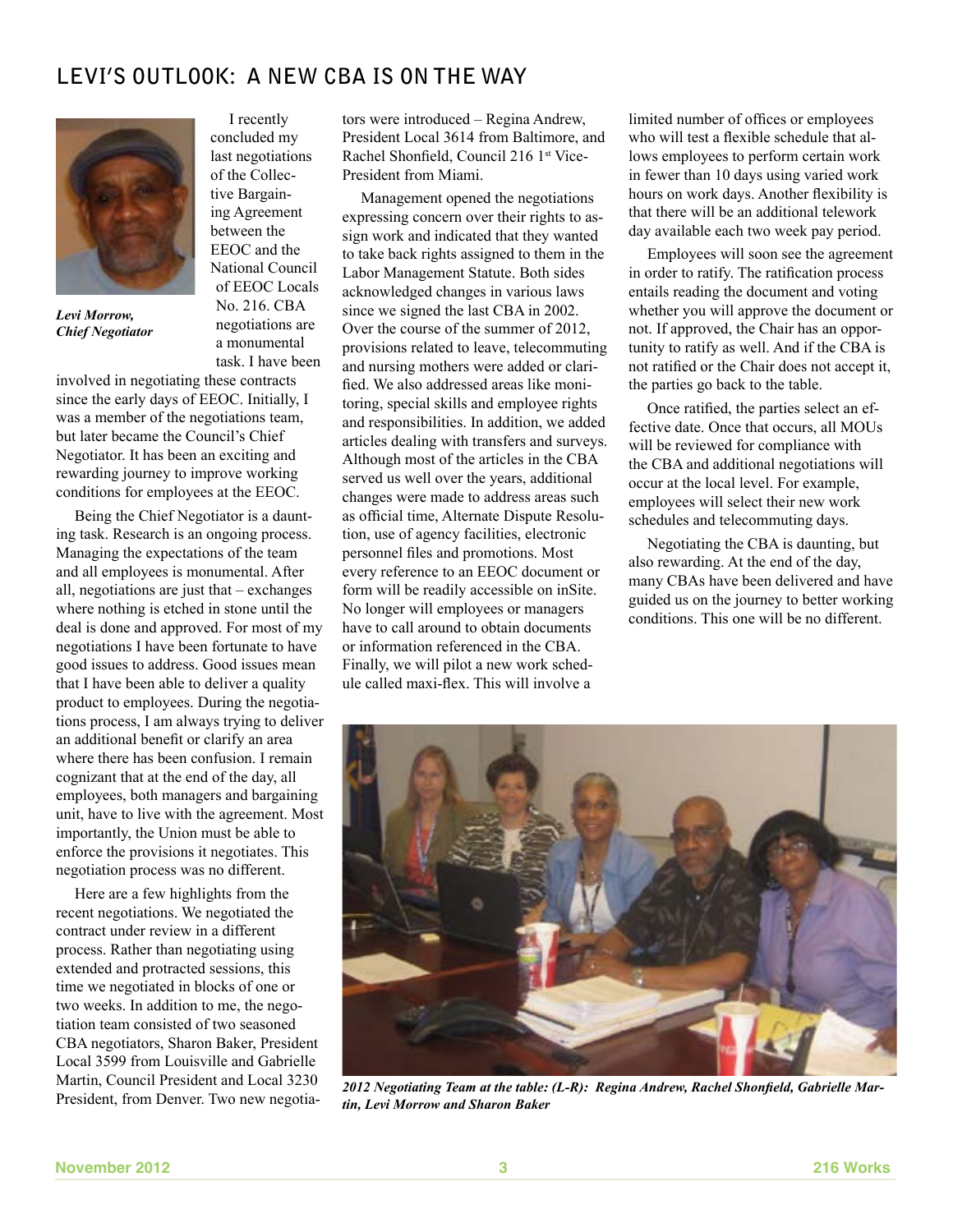# **Labor Management Forums: A New Life?**

#### *By Gabrielle Martin, Council 216 President*

Labor management forums exist because agencies are told they must have them. These forums provide an opportunity to work together to address issues. But at EEOC, we seem to be losing that opportunity.

For the second fiscal year in a row, the agency's National Labor Management Forum (LMF) met in person at the end of the year. The Union had earlier passed on spending money for an in-person meeting, because the forum had previously failed to come up with much of an agenda. However, the agency found money and an in-person meeting was held.

For this meeting, the Chair attended and sent a message that the labor management forum is an important part of the agency's work. Despite the Chair's message, putting together a working agenda for the coming fiscal year was difficult. As in the past, the Union brought up many agenda items. Management, not so many.

Four projects ultimately resulted from the agenda discussions  $-1$ . to make recommendations to the Chair to improve morale, 2. survey and develop cost savings practices to be implemented agency wide, 3. improve communications with and energize the Local Labor Management Forum and 4. conduct a cost analysis of the IIR program by scheduling a briefing to get the information and then decide next steps on this project. These are topics that will take time and energy and I will push to make sure that we address them timely. After all, with the continuing resolution and perhaps even more limited funding for FY13, it is important that we use our resources wisely.

We also had a few reports from District Labor Management Forums. Several were working on or completing projects such as addressing morale issues, cost savings projects, developing a systemic pilot project and participating in LMF training. However, it was reported that many are limping along.

While it has been difficult to get an agenda for the labor management forum, the agency has been busy on its own agenda. We learned of agency activities through briefings to the National Labor Management Forum. There were briefings on the budget process - potential furloughs are on the table, depending on what happens with the funding for FY13. We learned that the agency has a quality

control board that will work alongside the performance evaluation work group. The performance evaluation workgroup called GEAR, which stands for Goals, Engagement, Accountability, and Results, is mandated by OMB. OMB is seeking a tighter link between funding and performance. The agency is in the process of working with a contractor and a performance review group to assess the current system and make recommendations on any needed changes.

We had a briefing on the agency's Mentor program, now in its third year. The program provides a means for employees to

group is working on how to provide greater public access. Under review at this time is how to extend the current on-line process to allow appointment scheduling via the internet. A number of questions are being resolved, such as how an office's calendar, office hours, as well as current staffing patterns and intake practices would be integrated with the on-line process. Questions also to be resolved include how to update computer systems and the EEOC website. A future element is to include Skyping, but computer system, security and bandwidth issues first must be addressed.



*In addition to the busy convention schedule, AFGE members spent their dinner hour attending a protest outside the Venetian hotel where GOP Vice-Presidential Candidate Paul Ryan was holding a fundraiser.*

improve their careers and career outlooks by gaining skills, having an assigned mentor to help guide and counsel them on career issues, an opportunity for mentors to learn more about themselves and improve their people skills and overall to make the agency a good place to work. The hope is to expand this as part of the agency culture and to provide everyone with this training opportunity.

The coming fiscal year will be tight. If sequestration hits, EEOC must find an additional \$30M in savings. Currently, EEOC must fund the recent hires so furloughs likely will be a reality. Given these fiscal restraints, we can only hope that the agency and Labor Management Forums use the opportunity to decrease the impact of sequestration on our ability to perform the work.

We had a briefing on intake issues which did not include the Union's Dedicated Intake Plan. Nonetheless, an agency

I requested a briefing on the PIV process, since many people soon will have to renew their cards. The renewal process, like the original process will be staggered. Different offices will be renewed at different times. The process, however, will be similar in that the agency must confirm you before the card can be approved. The good news is that a single step process is being developed. The need for the lengthy application process will be reduced or severely curtailed. Keep an eye on inSite for future developments.

So, while the briefings demonstrate a lot is clearly going on, the cry from the Labor Management Forum members, both labor and management was for inclusion in these activities shaping the agency. We will see whether or not new life is breathed into the forums, or whether they remain an empty exercise.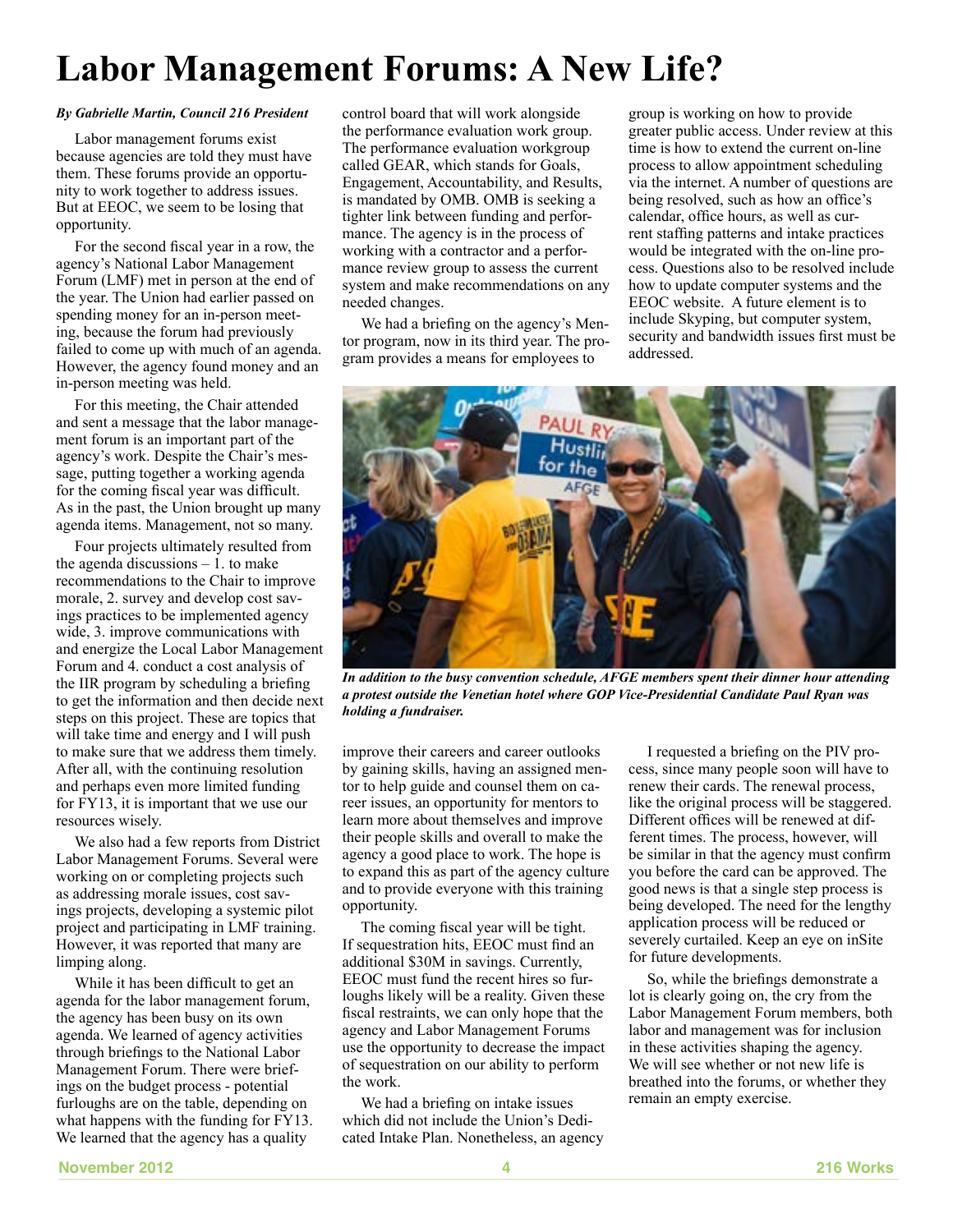# **PRESIDENT'S MESSAGE Jewels of Our Communities**

S we enter the New Year, we can<br>reflect on things that did not go<br>well and work to improve them is<br>the coming year. This past year, there have reflect on things that did not go well and work to improve them in the coming year. This past year, there have been numerous attempts to make federal employees scapegoats for all things wrong. Whether or not you believe that is true, we have the opportunity to demonstrate that we are the jewels of our communities. This year's AFGE convention theme is that work connects us all. Sure, we work. Our family members and people we do not know work. But the connection is so much more than just that we work. While we can make goods and products that give other people jobs, we must not overlook the other connections that occur because we work.

Because we work, we can fill in gaps where our local school districts may fall short. For example, many of our offices adopt grade school classes and provide school supplies needed by children in our neighborhoods and communities. Because we work, we often also coach and provide equipment for sports teams in our neighborhoods and communities – football, soccer, and basketball, to name a few sports. Because we work, we may also provide time and equipment to social programs

such as Big Brothers and Big Sisters or local Boys and Girls clubs. Because we work, we volunteer to read to children living in shelters of various types or at our local libraries. Because we work, we donate to causes like Combined Federal Campaign which also help build and strengthen our communities. Because we work, we also help out in our communities during the holidays with things like clothing and toy drives. This is important work. Sometimes in the day to day grind, we forget that we are the jewels of our communities.

As we enter the new year, it is easy to be buried in our fatigue from the daily grind of the work we do. Let's take this opportunity to renew our commitment to our communities. If you

or the union members in your offices are not involved in a volunteer effort, think about starting one or joining an ongoing effort. When you do, tell me about your projects. Also send pictures of you and your co-workers engaging in the work we



*Gabrielle Martin delivering school supplies to Barrett Elementary School Principal Amy Green in Denver, CO*

do to help out and strengthen our communities. We will post them. Send pictures and information to: prezc216@gmail. com. Let's be the jewels of our communities and keep our membership in action, because we work.

### **New 2nd VP**

In August, the Council elected Sharon Baker to fill a vacancy in the position of Council Second Vice President. Sharon is also the President of AFGE Local 3599. She is a mediator in the EEOC's Louisville office.

The coming months are filled with uncertainty about EEOC's budget, hiring, and future leadership. With an aggressive strategic plan in place and full compliment for our national executive board, the National Council will continue to fight for



**November 2012 5 216 Works**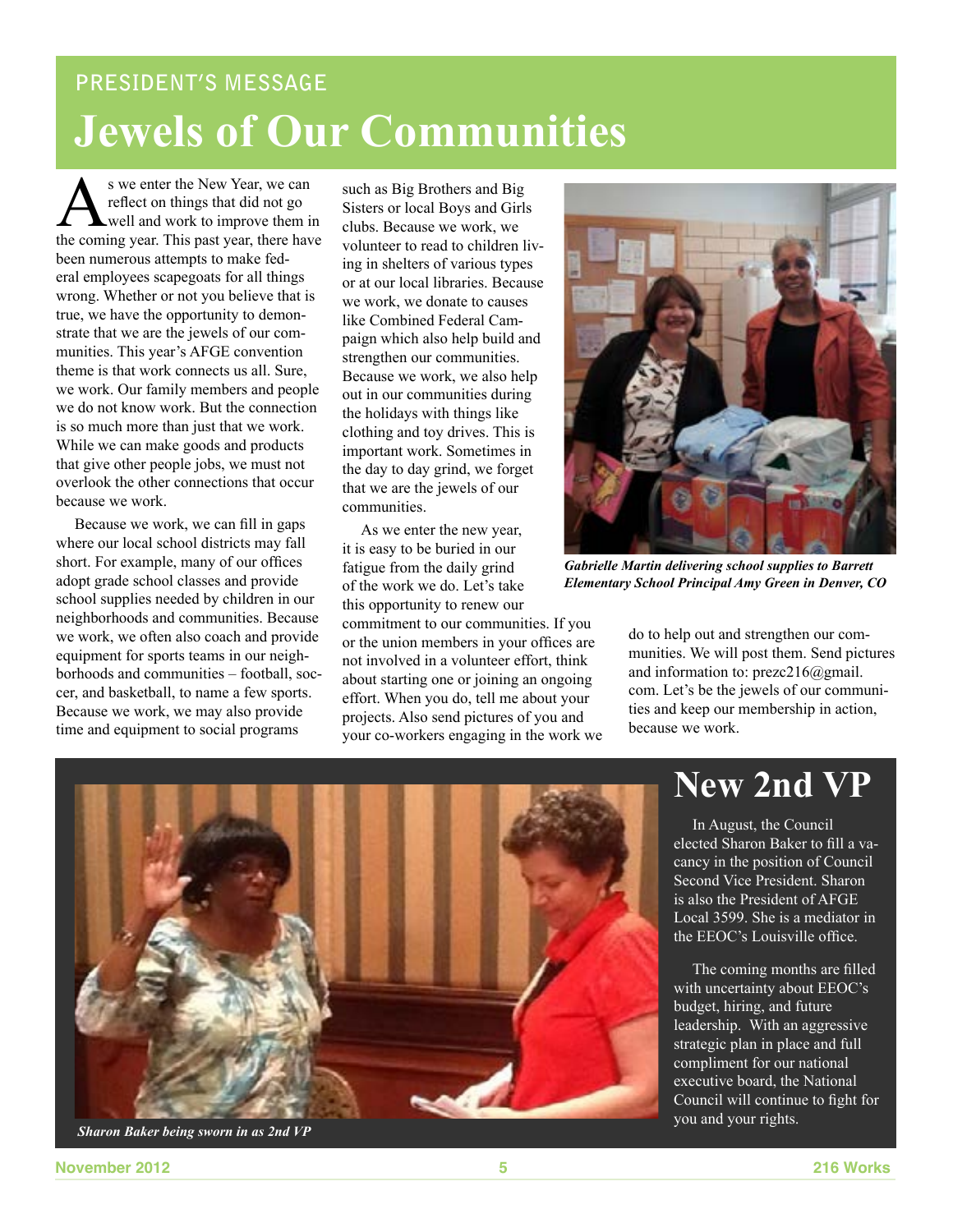# **What the Heck is Sequestration? Why You** *Should* **Care**

#### *By Rachel H. Shonfield, AFGE Local 3599*

Whether you are a news junkie or just see provocative headlines flash by on your home email page, you have no doubt heard the term sequestration. You might have imagined hearing sequestration followed by the ominous "Jaws" music. Perhaps you felt like Charlie Brown listening to his teacher drone something unintelligible in the classroom: sequestration…wah, wah, wah, wah. If sequestration has not peaked your curiosity, you really should care.

So for an explanation, it is time for the television screen to go into waving flashback mode. Remember back to the debt ceiling battle in Congress in July 2011? No? Okay, I know you remember back to the hysteria that we might really have a government shutdown/ furlough.

The government default was avoided by a compromise. Well, more like a compromise to kick a ticking time bomb of \$1.2 trillion in automatic across the board cuts down the road and hope it can be diffused before it goes off on January 2, 2013. In Congress-speak, this means over a trillion dollars will be sequestered, i.e., not allowed to be spent on defense and non-defense programs.

The idea behind sequestration is that both parties dislike at least part of how this would play out so much that it provides an incentive to work something out somehow. The first go at it was the bipartisan Super Committee. However, they failed. Now the plan is…oh yeah…there isn't one.

So if nothing gets resolved, how does this affect EEOC and its employees? The



Office of Management and Budget (OMB) recently released an agency by agency breakdown. For EEOC the starting point is the FY12 budget of \$360M, which is already \$7M lower than FY11. The full budget is then subject to the across the board cut of 8.2% for non-defense discretionary funding. The result of sequestration for EEOC's FY13 budget would be a \$30M budget cut. These cuts would continue to be automatically imposed for a 10 year period.

The bulk of EEOC's budget is salaries and rent. A recent *Federal Times* article mentioned EEOC when it stressed that "[p]articularly hard-hit could be agencies in which payroll and benefits make up a high percentage of the budget, such as the Social Security Administration, Equal Employment Opportunity Commission, and National Archives and Records Administration." Agency options likely include: reduction in force (RIF), unpaid furloughs of several weeks, and dropping probationary employees.

Whatever sequestration plan EEOC might have, OMB apparently prefers agencies not to discuss details. Of course, the Union would advocate for EEOC to choose people over bricks, i.e., cut space/ rent to the bare minimum and let eligible employees telework. However, it is doubtful that even such a desperate situation would motivate EEOC to finally embrace telework. Also the agency could improve efficiency by adopting the Union's dedicated intake plan.

So really, what's next? After the election, the lame duck Congress will try again to avoid sequestration. Hmm, the same problem the same people could not resolve before. There could be a deal to kick the can past January to let the newly elected leaders deal with it. Elections have consequences. A perceived mandate might influence what a resolution would look like. Split government might continue the stalemate and make sequestration a reality.

Some have referred to sequestration as the "fiscal cliff." Be aware that EEOC, its employees, and the public it serves are all standing on the brink of this cliff.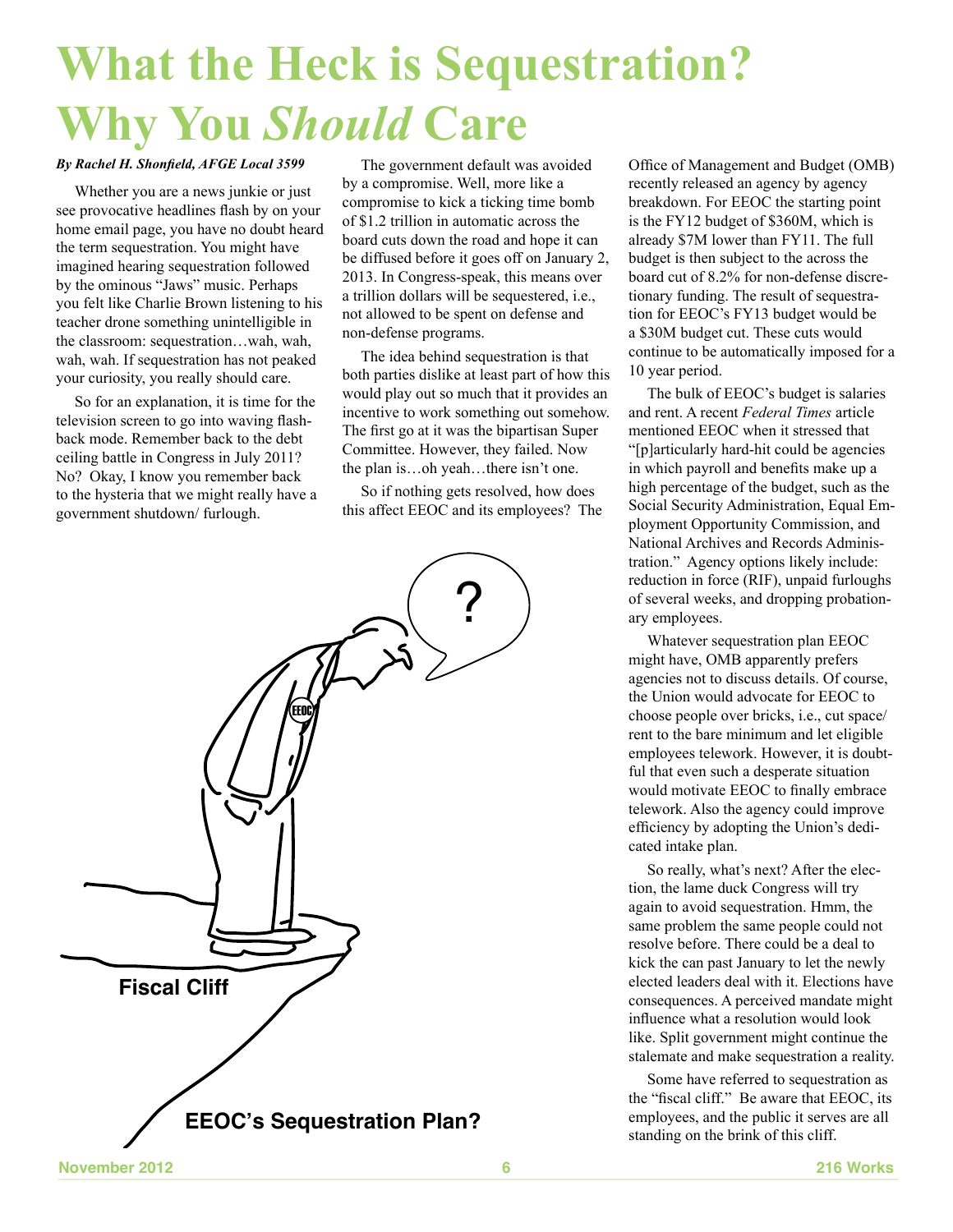### **Council 216 Hits the Medal Platform at the AFGE Convention**



*AFGE Newsletter Trophy for General Excellence presented to Council 216*

Council 216, sometimes referred to as the "Little Council that Could," was rewarded for our hard work at the AFGE Convention. Pat Floyd-Hicks, President of AFGE Local 2667, and Gabrielle Martin, President of AFGE Local 3230, picked up awards for increasing membership 20% since last convention. Increasing membership while accounting for retirements is no easy accomplishment. Congratulations to these locals for their successful membership building activities.

Council 216 was also very honored to receive the AFGE award for General Excellence for our newsletter, 216Works. Our founding editor, Michael Davidson, set a standard of excellence garnering three previous awards for our signature publication. The winning entry was our "Solidarity Issue," initially issued in the Fall of 2011. Thank you so much for all of the new and seasoned members who contributed their stories of why they belong to our great Union. We offer many thanks to the editor David Skillman, who has since transferred to ICE, for his winning work and helping us garner this fourth consecutive award in this category for Council 216.



*Pat Floyd-Hicks (above) and Gabrielle Martin (below) receiving recruiting awards from AFGE Pres. J. David Cox and past Pres. John Gage for increasing membership 20 percent in their locals*

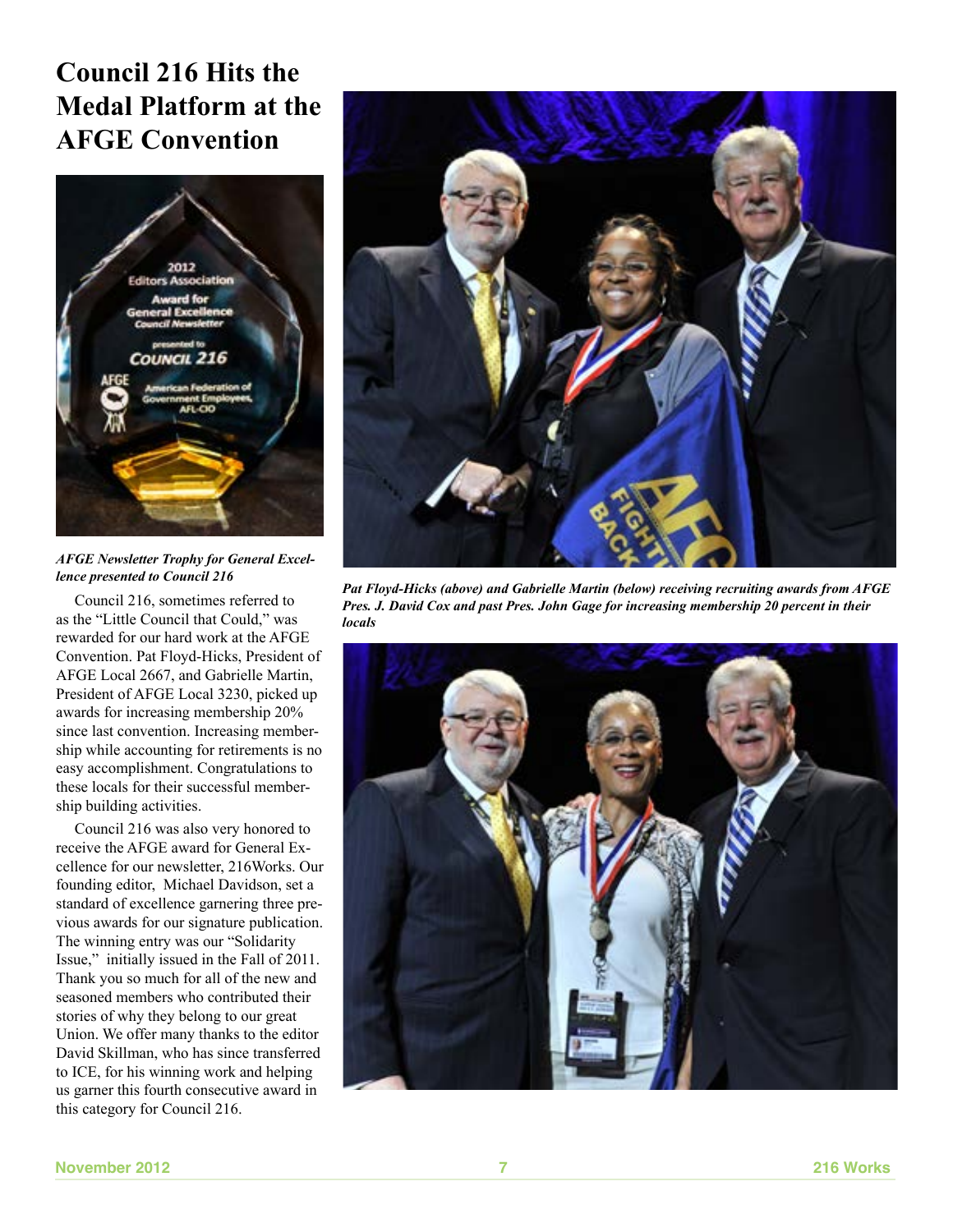# **Hey Judge, You Better Mail that Order Yourself**

#### *By David Norken, Local 3614*

EEOC Administrative Judges face systemic problems in being able to perform their jobs. One of the most pernicious is that throughout the country EEOC Administrative Judges are performing their own clerical work. The reason for that is the Commission refuses to hire clerical employees to perform the routine clerical work of the Hearings Units.

Yes, lack of clerical help is a problem throughout the Commission. However, look how the problem becomes a colossal waste of the taxpayers' money when Administrative Judges perform their own clerical work on any sustained basis. Most EEOC Administrative Judges are GS-14 employees just like most EEOC Trial Attorneys. However, most Legal Units have GS-7 Level Legal Technicians and GS-9/11 Paralegals to support them. Throughout the country, the Hearings Units have none of these. That means that Supervisory Administrative Judges spend much of their time opening and closing cases and bargaining unit Administrative Judges spend a considerable amount of their time logging mail, updating and generating certificates of service, copying orders, stapling, generating and stuffing envelopes and placing them where they can be mailed.

EEOC Administrative Judges throughout the country report that doing their own clerical work takes between 25-30% of their time. That was about how much time to perform clerical work it took my own office when the Baltimore Hearings Unit had one or no clerical employees during a full year from April 2010 through March 2011. Because the Baltimore Hearings Unit Administrative Judges were performing their own clerical work for half of FY 2011, the Baltimore Hearings Unit did not meet its office goals for the first time in many years.

The Baltimore Hearings Unit is an example of the fiscal shortsightedness. There are four bargaining unit Baltimore Administrative Judges. Baltimore is one of the luckier units because it used to have two Legal Techs but now still has one. Most Hearings Units aren't even that lucky. Here is the comparison using Administrative Judges to do clerical work as opposed to adding a half-time Legal Technician:



The cost of the four Baltimore Administrative Judges performing their own clerical work over a year is equivalent to the pay of an entire Administrative Judge. This cuts tremendously into the productivity of the Baltimore Administrative Judges and of Administrative Judges throughout the country. The Administrative Judges each devoted 25-30% of their time to clerical work for six months in FY 2011. That meant the loss of half of an Administrative Judge. On the other hand, the same work can be performed with only \$23,918 in Legal Technician resources per year. Having Administrative Judges do this work is a tremendous waste of money and the lost opportunity cost of their productivity. This means that parties have to wait longer for their cases to be acted on, all because of a tremendous waste of resources and the public's money.

The problem isn't going to go away with the near term adoption of EFX, an electronic filing website. Legal Techs will still be needed to open and close cases, update certificates of service and scan filings that unrepresented complainants file by mail. The solution is that when vacancies occur, the Commission should hire some Legal Technicians first and then hire somewhat fewer Administrative Judges so that all the Administrative Judges may be at least 25% more productive because they do not have to perform clerical work.

The Union has been trying to deal with this problem for several years. AFGE Local 3614 prosecuted a grievance for two years over the Philadelphia District's refusal to bargain over the impact of the loss of a Baltimore Hearing Unit Legal Technician when the District Director moved the FTE to Enforcement. The grievance was settled a year ago with an agreement to engage in bargaining over the impact the loss of the Legal Tech had on the Baltimore Hearings Unit. The Union team negotiated for eight months and finally came to an agreement with Philadelphia District Management that the Baltimore bargaining unit Administrative Judges would not be required to perform clerical work and that getting clerical work done would be a management responsibility. However, headquarters management rejected the agreement indicating that the agreement interferes with management's right to assign work. We recognize that management retains its rights to assign work, including the right to assign work in a manner that perpetuates the colossal waste of the taxpayers' money when GS-14 Administrative Judges perform clerical work on any sustained basis.

This is a problem of management refusing to effectively manage to preserve the taxpayers' scarce resources. As we all know, justice delayed is justice denied. When complainants contact your District Directors or Congress to complain that their cases have not been acted on in many months, this will be why. Such a waste of resources should never have occurred and must stop.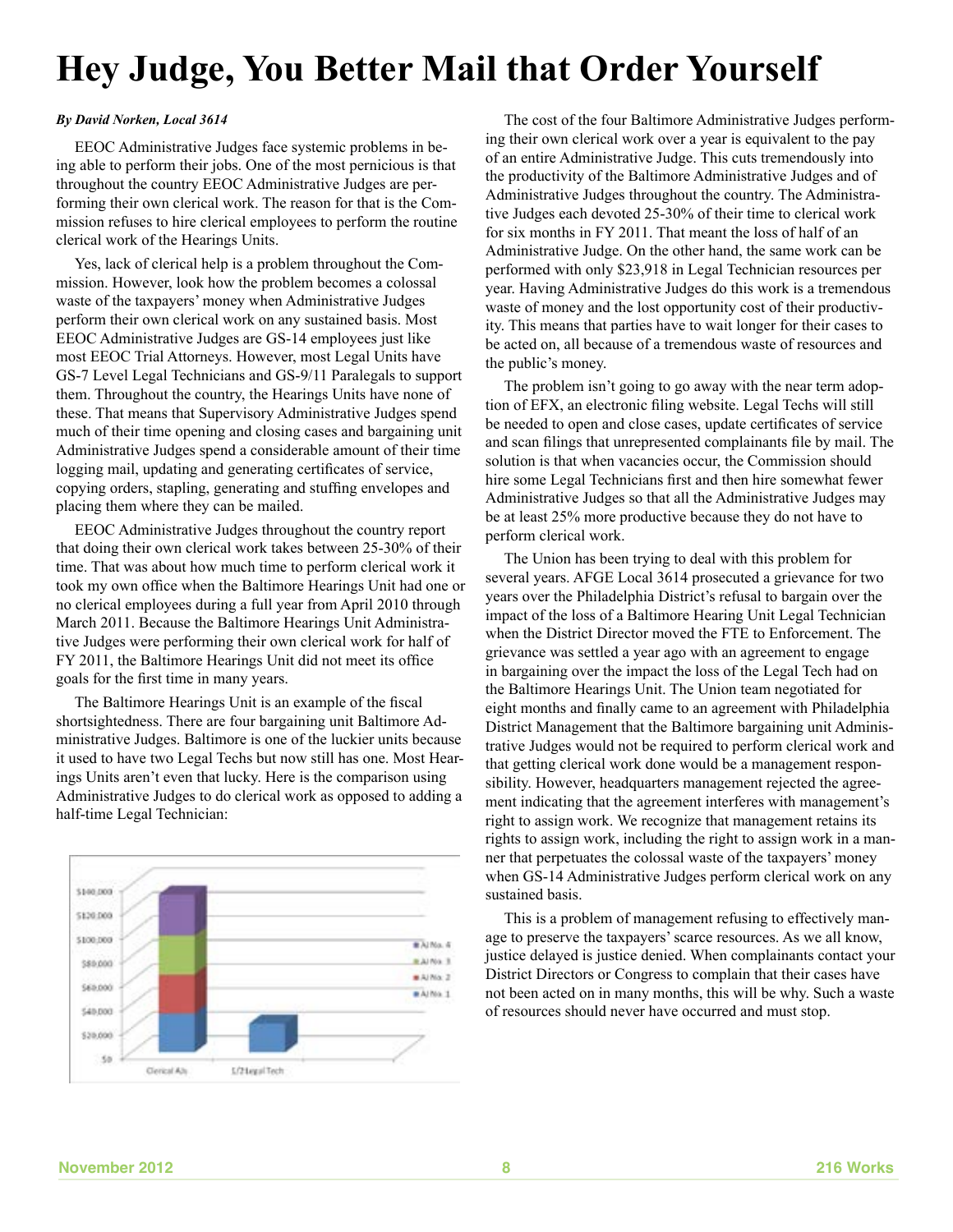# **Labor History: The Battle Cry Resonates**

#### *By Gabrielle Martin, Local 3230*

The arrived at the site on an overcast afternoon. The site is located about one mile from a modern interstate highwevening with mid-afternoon traffic – cars, buses and tracked Each of those vehicles transports people and g located about one mile from a modern interstate highway teeming with mid-afternoon traffic – cars, buses and trucks. Each of those vehicles transports people and goods. While each of those vehicles passed by, some without knowledge of the site's existence, each is inextricably tied to the history of this place and the cry for better working conditions.

The site is the National Historic site memorializing the Ludlow Massacre. Declared an historic site in 2008 and dedicated in 2009, the site includes a monument donated by the United Mine Workers (UMWA), a metal slab door, and numerous story boards describing events from the long ago April day in 1914, in Ludlow, Colorado. On that day, miners and their families perished because they dared to challenge the deplorable working conditions and low pay.

Aided by the United Mine Workers Union (UMWA) and Mother Jones, these families, consisting of individuals, many foreign, speaking more than 22 languages, were on strike against the then common work practices. Those practices included 12-hour work days, six and seven day work weeks, the lack of pensions, the lack of education for their children, low wages, being forced to return their hard earned wages to the mine owners to pay for substandard housing as well as overpriced food and staples in the company owned towns and even denial of the right to unionize to improve these conditions.

In response to the call, the strike began Tuesday, September 23, 1913. By the fateful April day in 1914, the miners had been living in tent cities provided by the UMWA for over eight months. Basically, canvas separated the strikers from the elements. Conditions were cold, spring snow blanketed the ground and the camps were cramped. After Greek Easter Sunday services, the militia moved in. The massacre occurred in a carefully planned attack on the tent colony by Colorado militiamen, coal company guards, and thugs hired as private detectives and strike breakers. Specially outfitted armored cars rolled up to the camp, including an armored car mounted with a machine gun—the Death Special—and roamed the area spraying bullets. Many of the women and children fled into the nearby hills, in an effort to be spared the carnage which followed.

The tents had been doused with kerosene so the fire quickly ravaged the canvas and wood tents. Women and children hid in bunkers dug under the tents to protect them from random bullets (the death door). Four women and 11 small children died holding each other under burning tents. Those who dared to attempt escape were shot and killed. A total of 18 men, women and children perished.

Despite the eerie silence, I feel the reverance and hear the voices of the Unionists' battle cries for better working conditions loud and clear.

For more information visit: http://umwa.org/?q=content/ ludlow-massacre



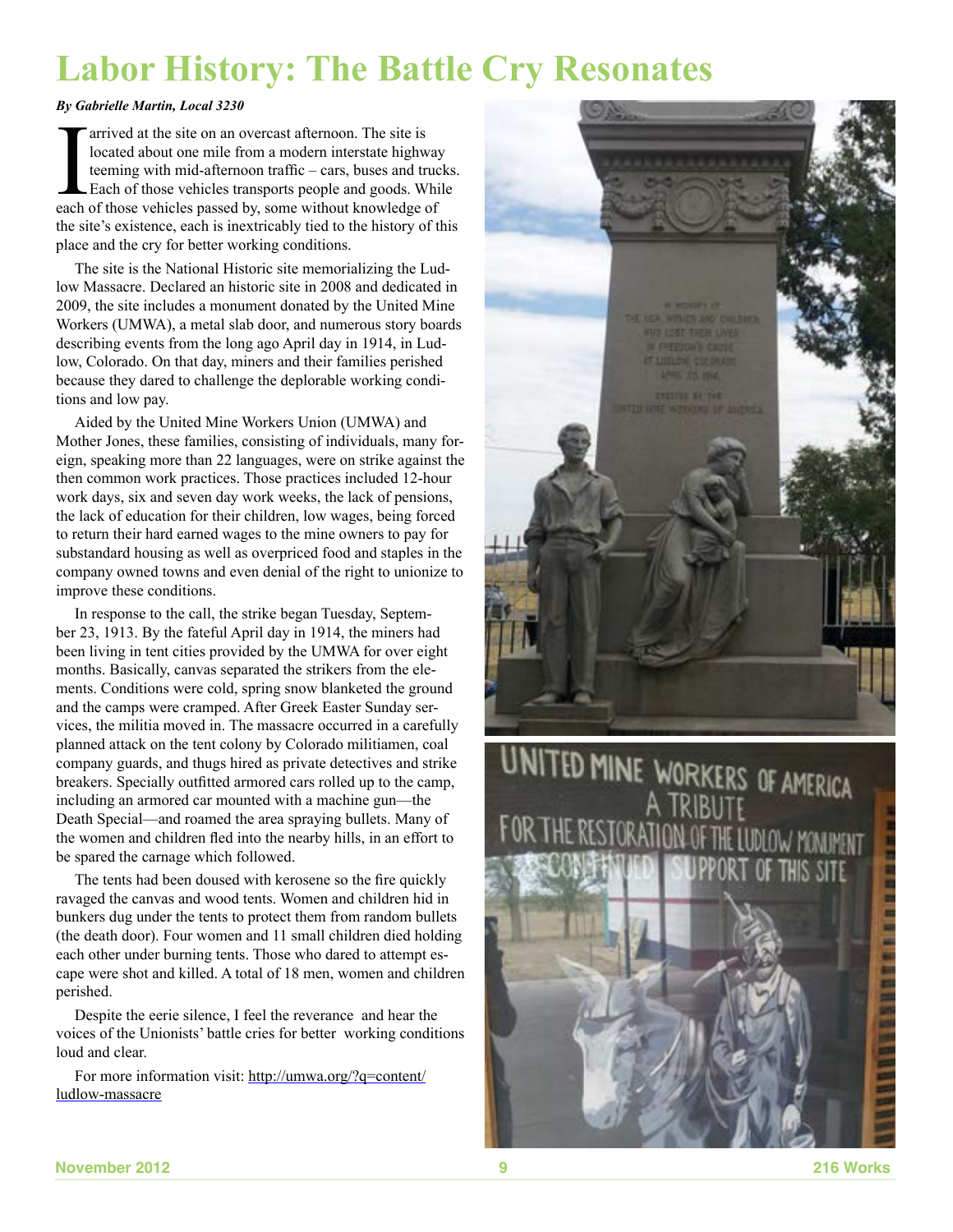### **Efficiency Denied: The Union's Dedicated Intake Plan Still On Ice**

Imagine being tied to an office and a phone everyday - your every move is monitored. Imagine that you cannot help your office in any other way despite seeing work pile up as people leave. Imagine it is work that you could help the office accomplish. But, all you can do is watch the work pile up.

With fewer than 30 IIRs left nationwide to handle all initial calls to the agency, life is stressful. Currently, morale suffers as these employees remain isolated from others in the office and often feel that they are removed from the agency's real mission. The question arises whether it makes sense to keep this group of employees as stand alone units. Already struggling to

manage the day to day work on limited resources, EEOC must give up the notion that having a call center is the answer and address the question of how best to use its limited resources.

The Union's intake plan which incorporates these IIRs into intake units should be adopted. Instead the agency has left the Union's intake plan on ice for almost three years. The agency should embrace the plan because it is cost efficient. Also, the agency would get units with one stop service. Investigators say that they would not lose one to two weeks per month obtaining basic information from the public and providing more in-depth answers to questions. Instead, the IIRs, ISAs, OAAs

# **BYOD – Bring Your Own Dimes**

In the world of telework, EEOC claims to want to be a player. But, EEOC is a poor agency, so providing tools and equipment for office work, let alone telework, remains difficult. EEOC's questionable spending habits make the task of getting supplies difficult. Even something as simple as obtaining a basic government standard calendar, rather than a flashier calendar that some manager decides he likes, is complex, if not next to impossible. Getting tools to telework is equally daunting and next to impossible. Cries of budget constraints coupled with the fact that all employees have laptops likely means employees under a pay freeze are being asked to foot greater portions of the bills to stay connected.

Most employees seeking smart phones or tablets want access to calendars and e-mail when away from the office. How does that happen without shifting the entire burden to the employees? Recently touted as the way to allow federal agencies to provide "productivity" tools to employees, the Bring Your Own Device or BYOD plan tries to answer that question. Employees pay for access to do their work. I am not sure this will last very long. First, employees can only be more productive when they agree to assume and pay the associated costs. BYOD easily allows EEOC to make it more attractive for employees to foot that bill. But, data and phone charges add up quickly, so for most employees this will not remain attractive for very long.

Moreover, we know that the bill is being shifted to employees because EEOC only explored and adopted BYOD after the Union exposed that for almost two years, EEOC paid exorbitant monthly contract fees on many Blackberry devices, many of which were unused, turned off and sitting in desk drawers. So EEOC has begun the process of attempting to recoup lost dollars.

Next, the agency has no mobile phone requirement or policy, so employees can volunteer for extra productivity as they ride the train to work, or during evenings and weekends. Given that EEOC was found guilty of willful overtime violations the BYOD plan is a recipe for further disaster. The message that employees should stay connected will lead to additional overtime charges.

Finally, allowing the agency to place their programs and specifications on personal devices takes up storage space and subjects the employee's personal device to the whims of government puppetmasters.

While the need for equipment to perform duties while in duty status needs to be addressed, employees should not have to bear the brunt of the responsibility and cost.

and other intake employees would be used to form a group in offices. The employees in this group would answer the phones, respond to intake e-mail, address questions from the public, and conduct intake in appropriate situations.

We asked employees what a difference such a unit would make. Employees favor a move to these units because they would get time to work on older cases and provide important customer service. In addition, Investigators say they would be stretched in one less direction and could focus on priority investigations sooner, rather than later. More on-site investigations could be conducted. More time also

**I think the union's plan for a dedicated full service intake unit would benefit the agency and the workers because it will free up about a fiscal quarter for investigators to investigate cases. The additional time that will be in place will assist the missions goals by providing better customer service and expediting the case load for faster resolution. — Consuelo Nodar, Miami Senior Investigator**

means more attention to quality rather than numbers.

For IIRs, they see a chance to make a difference since they would no longer be required to simply read a script. The work would be more interesting and have a greater relation to the mission. IIRs feel that they would learn more and that they would be able to provide more value to the agency.

Finally, for the public, there would be a one stop experience. No longer will callers listen to script readers, only to be sent to the internet to fill out a form the public is required to mail or take to the nearest office. The waiting game and duplicate forms would be eliminated.

The Union's proposal benefits everyone. So why is EEOC steadfast in its refusal to make this important change?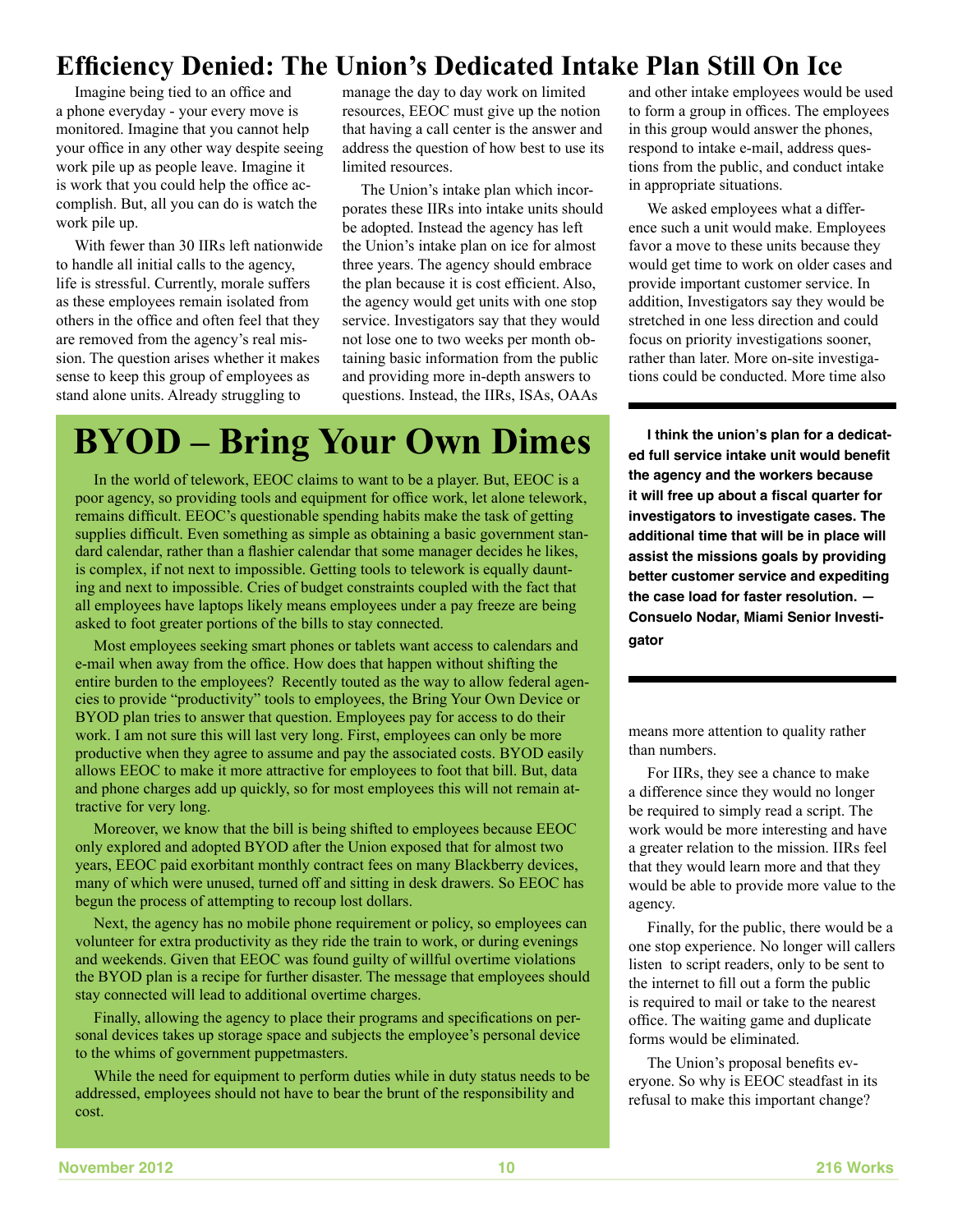## **Convention Round Up**

#### Continued from page 1

for our rights as employees. Events like the National Convention allow members' concerns to be brought to Union leaders, so we can all formulate a plan to improve our workplace.

At the Council Meeting, delegates were trained on the important and complex laws that govern when an employee is entitled to union representation. The big takeaway message from that training was that if you don't specifically request union representation during a meeting with management, management has no duty to inform you of your rights. When in doubt, request representation!

Once the full AFGE Convention began, delegates convened from across multiple government agencies to consider pivotal resolutions affecting members. When the proposal to raise dues \$1 per pay period was put forward, I knew that the members of my Local could not afford it on the heels of two years of frozen pay. Others agreed, and the initiative was defeated. Those of us voting against the dues increase argued that the best way to increase union resources is to expand membership, not to charge a higher premium for it. Practical training on how to organize in the federal workplace was provided at the Convention. So now we each need to work to recruit new members.

Also on the agenda was the election of new National Officers. The majority of delegates chose J. David Cox, Sr., who has most recently been serving as National Secretary-Treasurer, to lead as the new President. Cox initiated his presidency by demanding that federal employees receive retroactive back pay for the time that Congress fails to pass a new budget with an increase in GS pay. Eugene Hudson, Jr., was elected after a run-off to be the new National-Secretary Treasurer. Augusta Thomas was re-elected as National Vice President for Women's and Fair Practices.

The Convention showed me above all that my Union is fighting for me at all levels—local, agency-wide and government-wide. None of these pro-employee initiatives, from maxi-flex today to the successful fight for paid overtime at the EEOC just a few years ago, would have had any chance of becoming reality if it weren't for the Union.

At the EEOC, we come across all sorts of workers and employers throughout America. We know that those workers without unions often have nobody to stand with them when their very livelihoods are on the line. I believe that as union members, it is our duty to make sure that the benefits of collective bargaining and union representation are maintained and strengthened not only here at the EEOC, but also nationwide.

That spirit was certainly on display at the National Convention, where a mix of experienced union veterans and newcomers like myself exuded a strong, forwardlooking passion for organizing. Despite all the challenges we face at the EEOC, I am very optimistic about our careers here because so many of us have chosen to stand together in solidarity and support one another.

### **AFGE Holds First Y.O.U.N.G. Training Conference**

The very first Y.O.U.N.G. (Young Organizing Unionists for the Next Generation) AFGE Training Summit was held August  $11<sup>th</sup>$  &  $12<sup>th</sup>$  in Las Vegas in conjunction with AFGE's 39<sup>th</sup> National Convention. Young union members came together with seasoned mentors to educate and inspire the next generation of leaders and activists, who will secure the future of AFGE and the Labor Movement.

The summit began with a welcome from Augusta Y. Thomas, NVP for Women and Fair Practices and the newly elected President, J. David Cox, Sr. Both gave compelling speeches



*(L-R) Trent McGrath with Regina Andrew, AFGE Local 3614, at the Y.O.U.N.G. Conference*

to reinforce the need to get young workers involved and engaged in AFGE. The summit ended with an empowering speech from Lucas Neff a young union activist from SAG-AFTRA, also known for his starring acting role in television's "Raising Hope."

AFGE Local 3614 President Regina Andrew brought new EEOC WFO Steward Trent McGrath to attend the Y.O.U.N.G. training. McGrath described the experience this way:

I'm not as young as I look, but I left feeling as fresh as the Organizer I was back in the day. The 110° heat outside was nothing compared to the biggest seminar hall I've seen, which was filled with over 200 young Federal employees of all stripes - proud of their work under the stars and stripes - with many of labor's tried and true leaders -passing the torch from the old guard to the vanguard. In short, the room was HOT.

Break-out sessions focused on refining communication approaches, like the use of social media, to tackle our bedrock mission of achieving social justice and dignity for all workers. I not only met new colleagues, I made new friends. The theme of the conference was "Connecting the Dots," which when we did formed an ugly picture of what we're still up against and need to fight, i.e., injustice, inequality and the efforts of those who want to dismantle the roots of our great society. At the conference's closing, we put our heads together in an ongoing effort, as was said, of *Raising Hope.*

Visit AFGE.unionblog.wordpress.com for more on Y.O.U.N.G., the group's exciting mentor/mentee program, and information on how to get involved or encourage your members to do so.